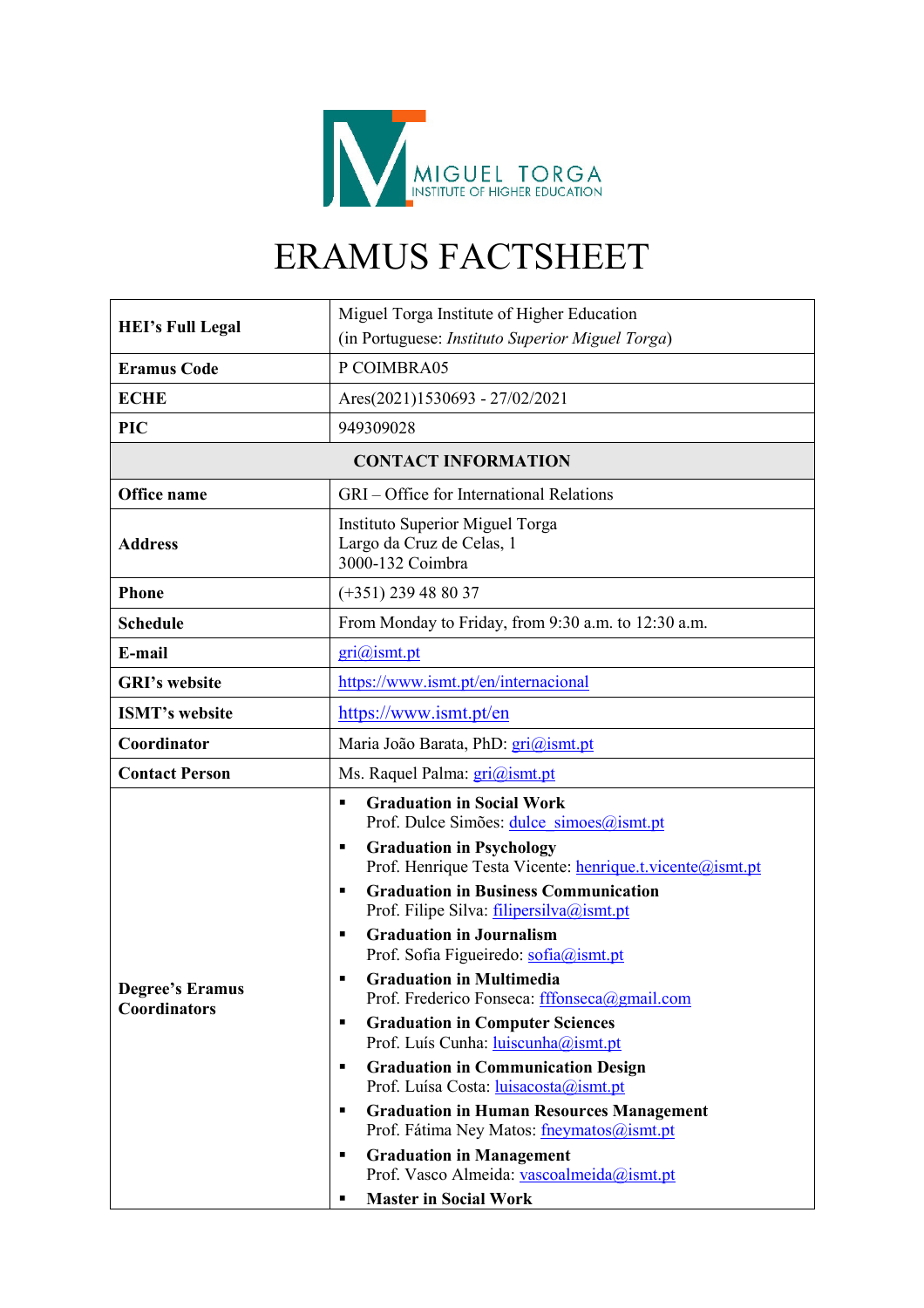|                                                       | Prof. Rosa Tomé: rosa tome@hotmail.com                                                                                                                                                                                                                                                                                                                                                                                                                                                                                                                                                                                                                                                                                                                                                                                                                                  |  |  |  |  |
|-------------------------------------------------------|-------------------------------------------------------------------------------------------------------------------------------------------------------------------------------------------------------------------------------------------------------------------------------------------------------------------------------------------------------------------------------------------------------------------------------------------------------------------------------------------------------------------------------------------------------------------------------------------------------------------------------------------------------------------------------------------------------------------------------------------------------------------------------------------------------------------------------------------------------------------------|--|--|--|--|
|                                                       | <b>Master in Psychology</b><br>٠<br>Prof. Henrique Testa Vicente: henrique.t.vicente@ismt.pt                                                                                                                                                                                                                                                                                                                                                                                                                                                                                                                                                                                                                                                                                                                                                                            |  |  |  |  |
| <b>EXCHANGE PROGRAMME INFORMATION</b>                 |                                                                                                                                                                                                                                                                                                                                                                                                                                                                                                                                                                                                                                                                                                                                                                                                                                                                         |  |  |  |  |
| Course catalogue                                      | https://ismt.pt/en/oferta-educativa                                                                                                                                                                                                                                                                                                                                                                                                                                                                                                                                                                                                                                                                                                                                                                                                                                     |  |  |  |  |
| <b>Language of instruction</b>                        | Portuguese.<br>٠<br>In the most of the curricular units, students can do their<br>$\blacksquare$<br>evaluations in English and/or Spanish. Also, most of the<br>teachers do follow up Erasmus students in those languages,<br>either in classes, individual meetings or by e-mail. However, it<br>should be noticed that there is always the risk that in some<br>curricular units it is not possible to be supported and do the<br>evaluations in other language than the Portuguese.<br>Students are highly encouraged to do an OLS Portuguese<br>٠<br>course before arriving and to enrol in our Portuguese course to                                                                                                                                                                                                                                                |  |  |  |  |
| <b>Language requirements</b>                          | begin after arriving.<br>Student Mobility for Studies: B1 in Portuguese or B2 in<br>٠<br>English or Spanish. A Certificate (OLS or other) will be asked.<br>Staff Mobility for Teaching: C1 in Portuguese, English or<br>П<br>Spanish.                                                                                                                                                                                                                                                                                                                                                                                                                                                                                                                                                                                                                                  |  |  |  |  |
| <b>Portuguese Language</b><br><b>Intensive Course</b> | In each semester, GRI organises 2 or 3 Portuguese Language<br>$\blacksquare$<br>Intensive Courses (70 hours) for different levels (A1, A2 and/or<br>B1).<br>In the first class, students are assessed to determine in which<br>п<br>level each one will be placed.<br>This is an extra-curricular unit. It has a fee of 85 $\epsilon$ .<br>$\blacksquare$<br>It can be in the Learning Agreement or not. In any case, it will<br>$\blacksquare$<br>be in the Transcript of Records. If student requires it, it can be<br>issued a Certificate.                                                                                                                                                                                                                                                                                                                          |  |  |  |  |
| <b>Academic Year Structure</b>                        | 1st Term<br>$\blacksquare$<br>Classes: Beginning of September - End of January<br><i>Exams:</i> End of January – Mid February<br>2nd Term<br>$\blacksquare$<br>Classes: Mid February - End of June<br><i>Exams</i> : Mid-June – Mid July<br>Continuous evaluation takes place in at least three moments<br>п<br>during the classes' terms. Students have to attend exams only<br>when they do not obtain approval in continuous evaluation<br>during classes.<br>It is highly recommended that students organise in order to be<br>٠<br>here until the Exams period.<br><b>Vacations</b><br>$\blacksquare$<br>Latada: usually in end of October<br>$\circ$<br>Christmas: 2 weeks<br>O<br>Carnival: 2 days<br>O<br>Easter: 1 week<br>O<br>Queima das Fitas (an academic traditional festival):<br>$\circ$<br>usually in the 2nd week of May<br>Summer: August<br>$\circ$ |  |  |  |  |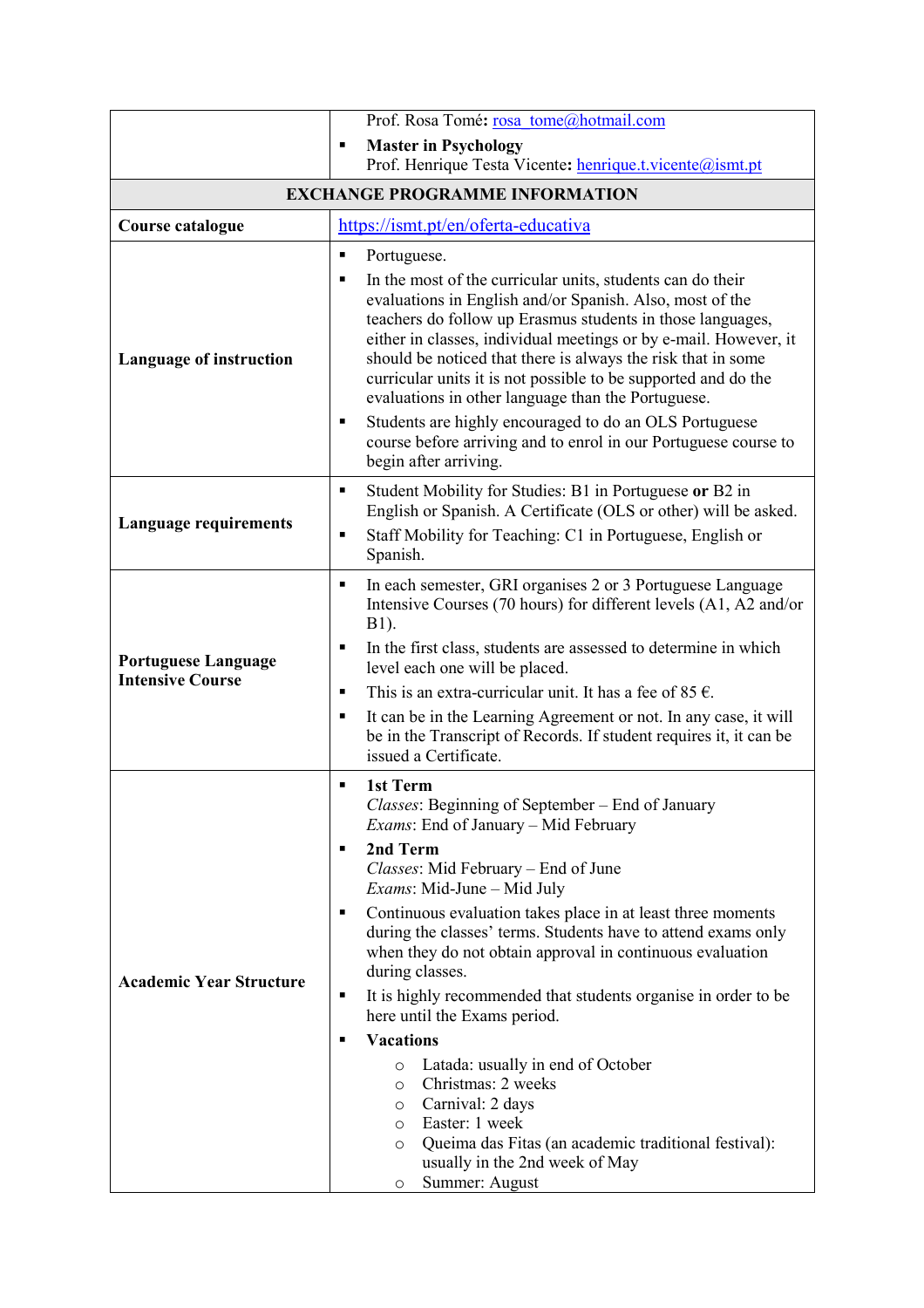| <b>ERAMUS STUDENTS APPLICATIONS</b> |                                                                                                                                                                                                                                                                                                                                                                                                                                                                                                                                                   |  |  |  |
|-------------------------------------|---------------------------------------------------------------------------------------------------------------------------------------------------------------------------------------------------------------------------------------------------------------------------------------------------------------------------------------------------------------------------------------------------------------------------------------------------------------------------------------------------------------------------------------------------|--|--|--|
| <b>Application Process</b>          | The International Relations Office of the sending HEI<br>1.<br>nominates the students.<br>Students fill in and send us the documents required.<br>2.<br>3.<br>We send back those documents and the Letter of Acceptance<br>signed by Coordinators.                                                                                                                                                                                                                                                                                                |  |  |  |
| <b>Deadlines for nominations</b>    | $1st$ Term: $1st$ June<br>$\blacksquare$<br>$2nd$ Term $15th$ November<br>$\blacksquare$                                                                                                                                                                                                                                                                                                                                                                                                                                                          |  |  |  |
| <b>Documents Required</b>           | Please find the AppForm & other useful files at:<br>https://ismt.pt/en/erasmus<br>Language Certificate (OLS or other)<br>П<br>Learning Agreement<br>п<br>Erasmus + Appform<br>п<br>Language Course at ISMT Appform (optional)<br>$\blacksquare$                                                                                                                                                                                                                                                                                                   |  |  |  |
| <b>Grading System</b>               | <b>ECTS</b> Scale<br><b>Portuguese Scale</b><br>٠<br>18-20 Excelente<br>A Excellent<br>16-17 Muito Bom<br><b>B</b> Very Good<br>C Good<br>14-15 Bom<br>12-13 Satisfaz<br>D Satisfactory<br>E Sufficient<br>10-11 Suficiente<br>0-9 Reprovado<br>F Fall                                                                                                                                                                                                                                                                                            |  |  |  |
|                                     | <b>USEFUL INFORMATION</b>                                                                                                                                                                                                                                                                                                                                                                                                                                                                                                                         |  |  |  |
| <b>Average living costs</b>         | Accommodation: 300 $\epsilon$<br>Food: 200 $\in$<br>Social Life: 200 €                                                                                                                                                                                                                                                                                                                                                                                                                                                                            |  |  |  |
| <b>City Bus</b>                     | Lines 4, 6, 7, 27 and 29                                                                                                                                                                                                                                                                                                                                                                                                                                                                                                                          |  |  |  |
| Accommodation                       | We do not have dormitories for students. However, it is easy in<br>Coimbra for students to rent rooms.<br>Uniplaces (our partner): https://www.uniplaces.com/ (ask us the<br>promo code)<br>BeCoimbra (our partner): http://becoimbra.pt<br>п<br>Yellow Seventeen Studios & Suites:<br>$\blacksquare$<br>https://www.facebook.com/yellowseventeen17/<br>Gabinohome: http://gabinohome.com/pt/quartos<br>$\blacksquare$<br>Imovirtual:<br>п<br>http://www.imovirtual.com/imoveis/quartos/arrendar                                                  |  |  |  |
| <b>Other Useful Links</b>           | Lots of useful information for foreign students and researchers:<br>$\blacksquare$<br>https://www.study-research.pt/<br>CP (Portuguese Trains): www.cp.pt<br>п<br>RNE (Intercity Bus): www.rede-expressos.pt/<br>$\blacksquare$<br>SMTUC (City Bus): www.smtuc.pt/<br>٠<br>Turismo Centro de Portugal (Tourism):<br>$\blacksquare$<br>www.turismodocentro.pt/<br>Saúde 24 (health care): 808 24 24 24<br>$\blacksquare$<br>SEF (Portuguese Immigration and Borders Service):<br>$\blacksquare$<br>http://www.sef.pt/portal/v10/PT/aspx/page. aspx |  |  |  |